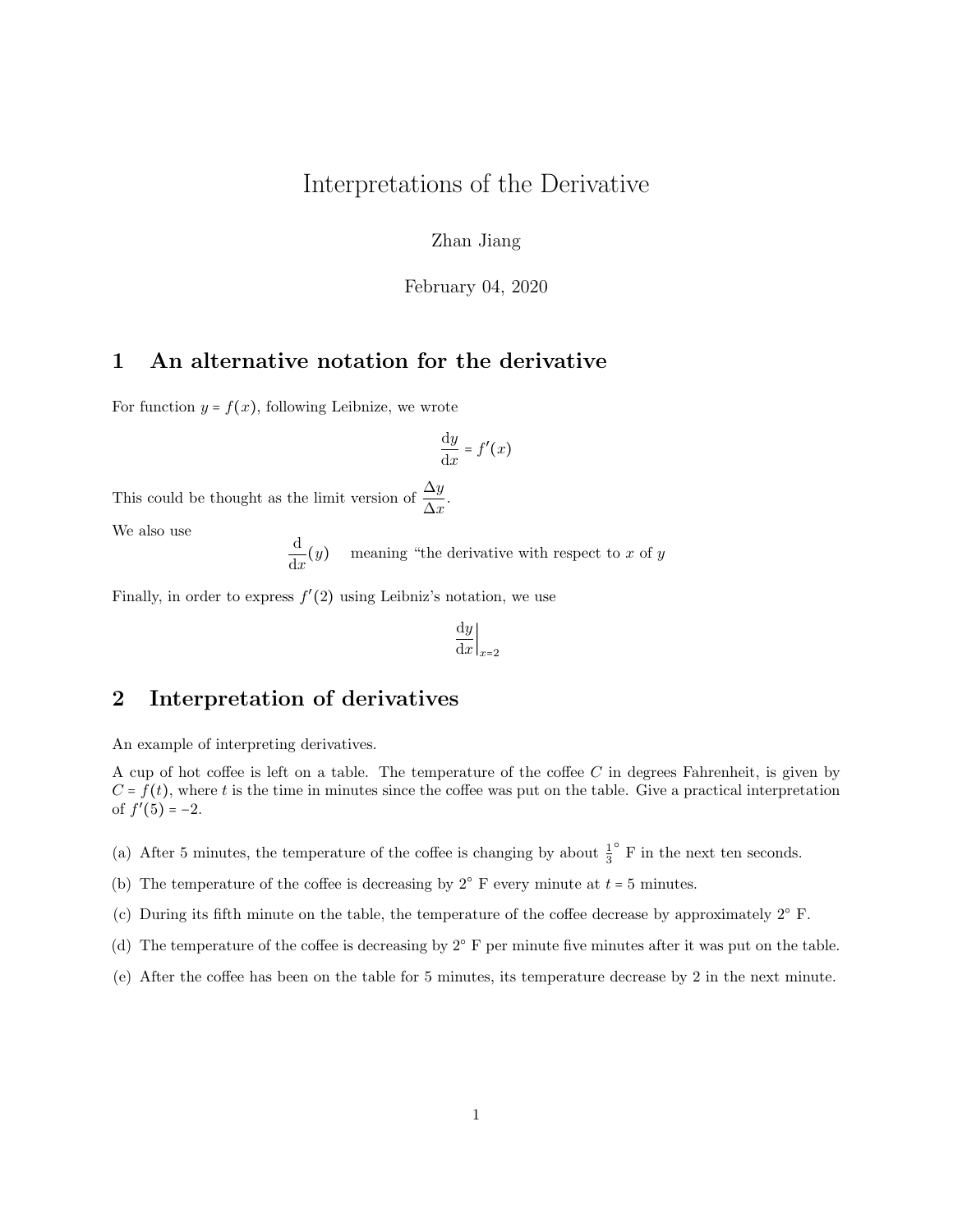Key features:

- A complete, comprehensive English sentence that could be understood by someone who knows no calculus.
- States the given input value and indicating a small change in the independent variable from that input value.
- Appropriate use of numbers and units.

seconds.

- Indicates appropriate driection of change in the output (increase or decrease).
- Indicates that the change in output is approximate.

## QUESTIONS:

- 1. The time for a chemical reaction,  $T$  (in minutes), is a function of the amount of catalyst present,  $a$  (in milliliters), so  $T = f(a)$ . If  $f'(5) = -3$ , what are the units of 5? What are the units of -3? Interpretation of  $f'(5) = -3$ : When there are 5 milliliters of catalyst present, if we increase the catalyst by 0.1 milliliters, then the time of the chemical reaction will <u>see by approximately</u>
- 2. The cost C (in dollars) to produce q quarts of ice cream is  $C = f(q)$ . Interpretation of  $f'(200) = 2$ : When producing 200 quarts of ice cream, it will cost approximately dollar(s) more to produce one extra quart of ice cream.
- 3. The population of Mexico in millions is  $P = f(t)$ , where t is the number of years since 1980. Explain the meaning of the statements:
	- (a)  $f'(6) = 2$ .
	- (b)  $f^{-1}(95.5) = 16$
	- (c)  $(f^{-1})'(95.5) = 0.46$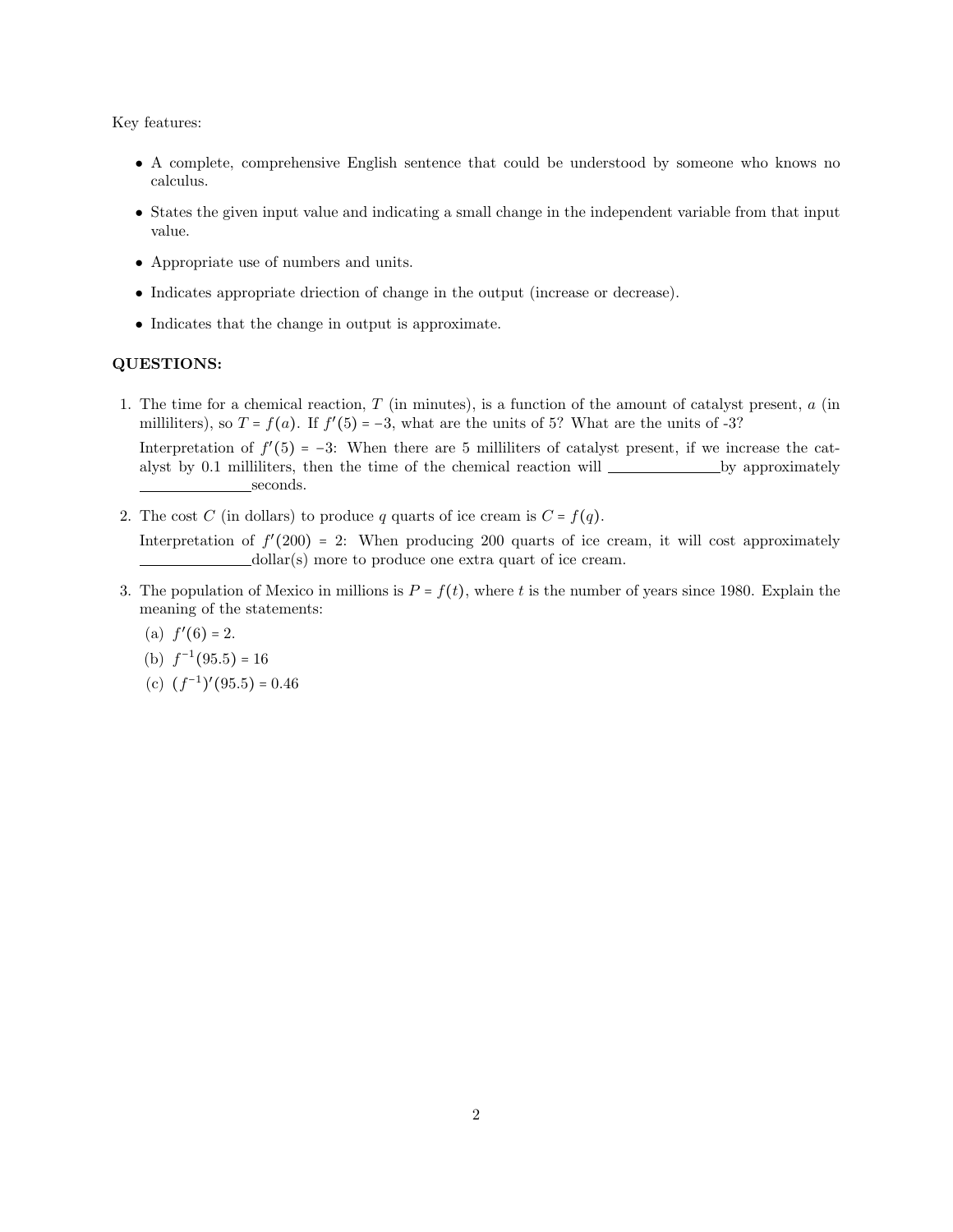- 5. (12 points) At woot.com the staff has become quite good at predicting the number of items that will be sold based on the brand name, reliability reports, the price, and the predicted popularity of the item. The maximum number of items,  $N$ , that they expect to sell during the entire sale period on a given day is a function of what they call the Max Sales Index, i, so  $N = f(i)$ , where the units of  $i$  are referred to as "points."
	- (a) In the context of this problem, give a practical interpretation of  $f(10)$ .

(b) In the context of this problem, what is the practical interpretation of  $f'(5) = 2500$ ?

(c) The number of Wooters (registered members of Woot.com) is currently over 500,000. Since there is not a mechanism for "un-registering," and the membership has grown very quickly, assume that the number of Wooters,  $W$  in thousands, is an invertible function of time,  $t$ , in hours,  $W = g(t)$ . In this context, give a practical interpretation of  $(g^{-1})'(200) = .05$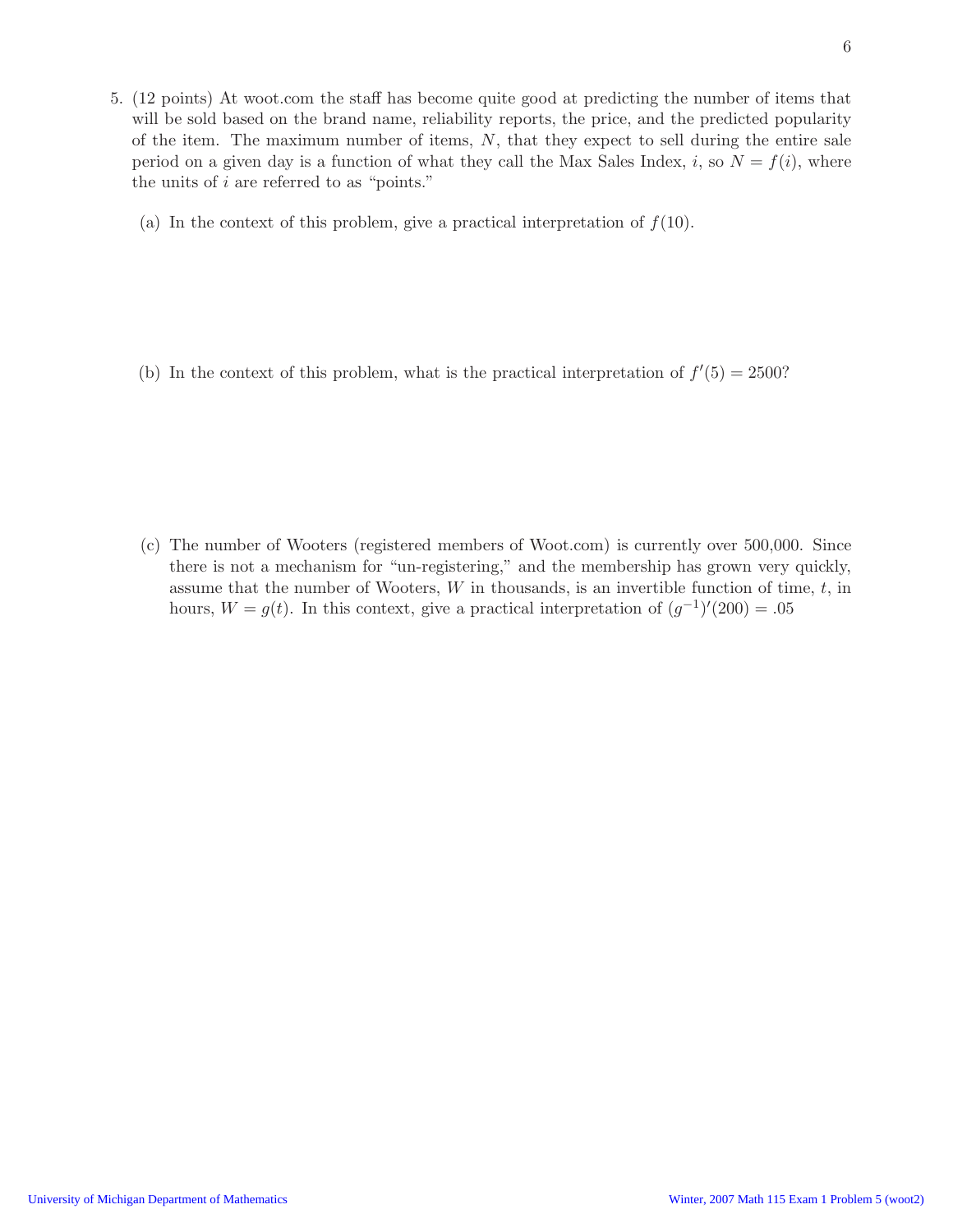8. (12 points) The potential energy  $E$ , in joules, of an object above the Earth's surface is a function of the distance, h, in meters, of the object from the surface of the Earth. That is,  $E = f(h)$ .

(a) In the context of this problem, explain the meaning of  $f(20) = 1000$ ?

(b) In the context of this problem, explain the meaning of  $f'(9) = 50$ ?

(c) In the context of this problem, explain the meaning of  $f^{-1}(150) = 3$ ?

(d) In the context of this problem, explain the meaning of  $(f^{-1})'(400) = \frac{1}{50}$ ?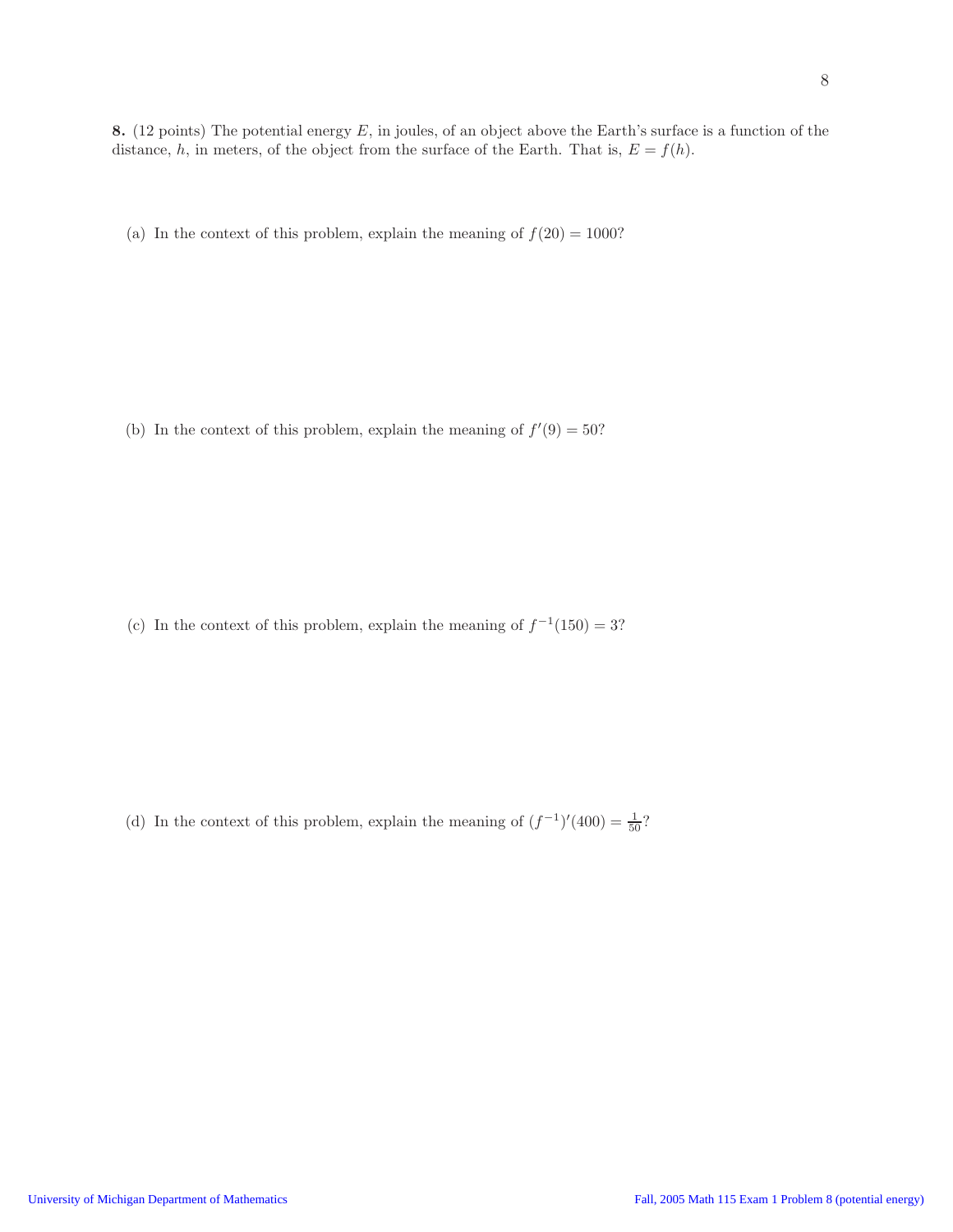7. (11 points) Suppose  $P = m(t)$  is the population of Mexico in millions, where t is the number of years since 1980. Explain the meaning of the statements below. You should only use terms and phrases understandable to someone who has never taken calculus. (Assume that the population function is invertible.)

(a) (3 pts.) 
$$
\left. \frac{dP}{dt} \right|_{t=0} > 0
$$

(b)  $(4 \text{ pts.}) \text{ m}^{-1}(97.5) = 18$ 

(c)  $(4 \text{ pts.})$   $(m^{-1})'(97.5) = 0.46$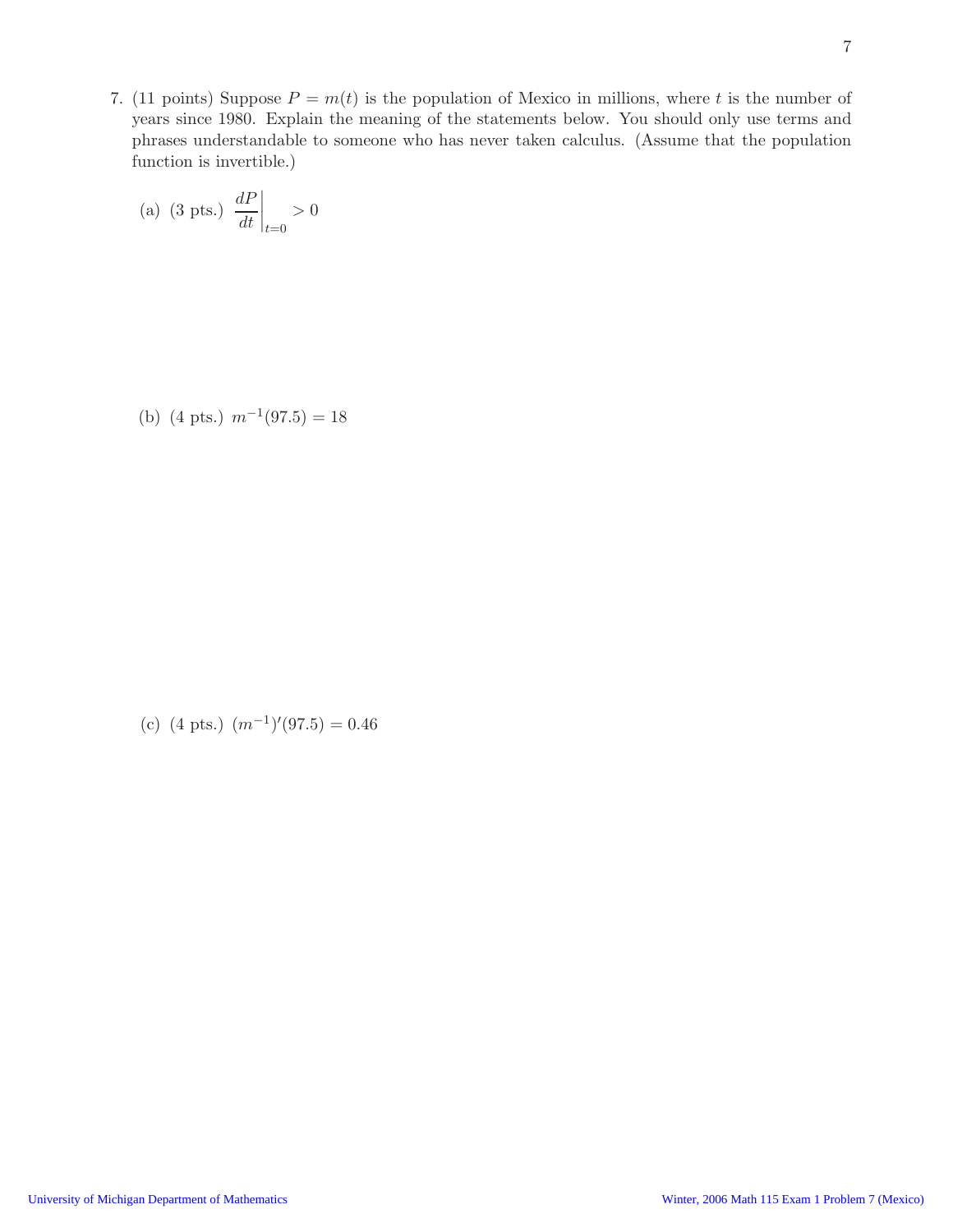- 2. [10 points] Louis owns a small soda company and is experimenting with new flavors. Let  $b(p)$  model the number of thousands of bottles of bacon-flavored soda sold by his company per month if he charges p cents per bottle. You may assume  $b(p)$  is differentiable and invertible.
	- **a.** [2 points] Give a practical interpretation of the statement  $b^{-1}(8) = 150$ .

**b.** [3 points] Give a practical interpretation of the statement  $(b^{-1})'(4) = -10$ .

- c. [3 points] Write an expression that is equal to the price (in cents) that the company would have to charge per bottle in order to sell twice as many bottles of bacon-flavored soda as it sells at a price of 125 cents per bottle.
- d. [2 points] Which of the following is a correct formula for a function  $h(d)$  that gives the number of thousands of bottles sold per month at a price of d dollars per bottle? (Circle your answer.)

$$
h(d) = 100b(d) \qquad h(d) = \frac{b(d)}{100} \qquad h(d) = b(100d) \qquad h(d) = b\left(\frac{d}{100}\right)
$$